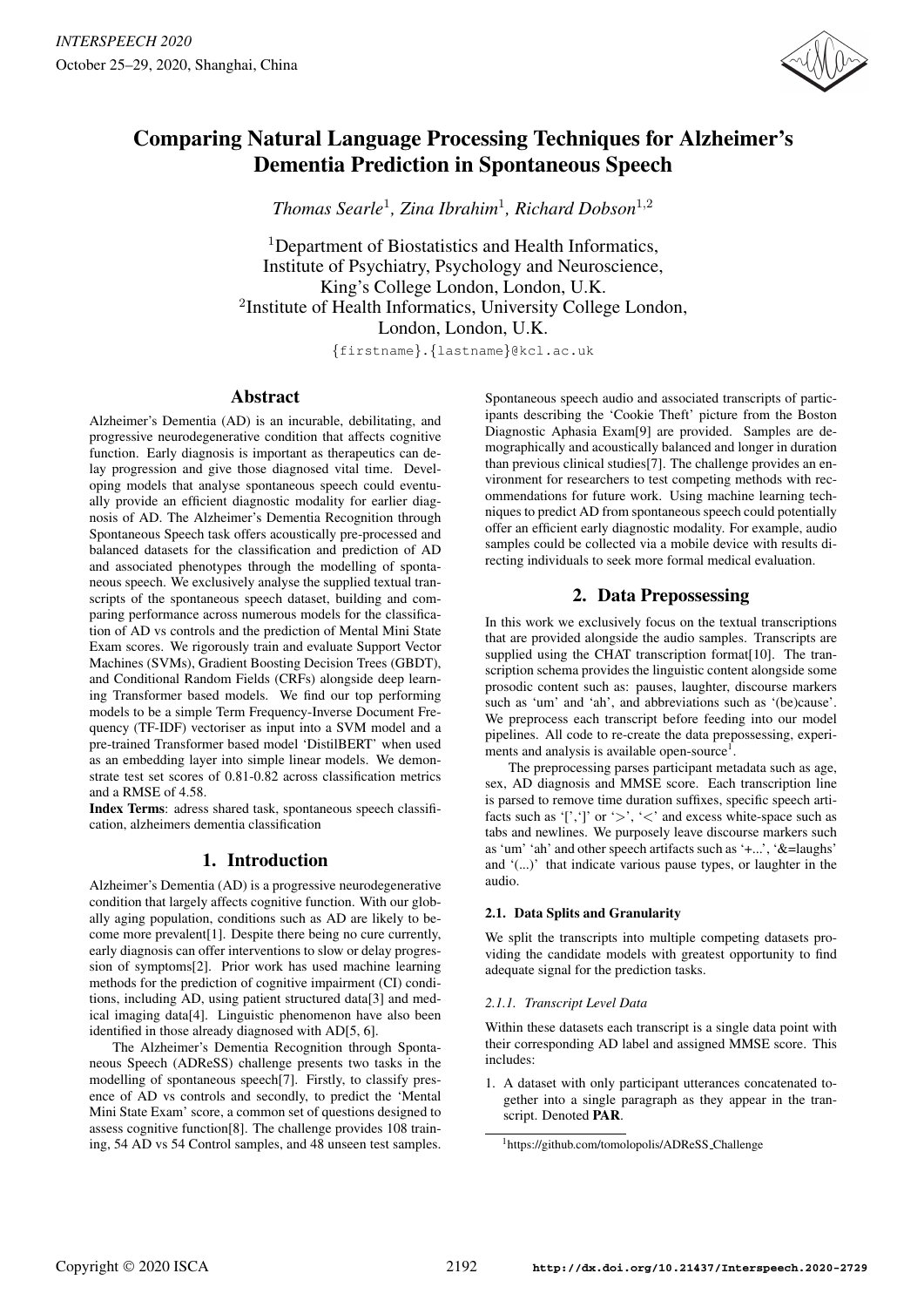2. A dataset with both participant and interviewer speech concatenated into a single paragraph as they appear in the transcript. Denoted PAR+INV.

#### *2.1.2. Utterance Level Data*

For these datasets we define each utterance as an individual data point. This provides N=1,476, AD(N=740), controls (N=736). The target labels and MMSE scores are replicated to each utterance. Segments maintain a reference to their source transcript so random shuffling does not produce data leakage between the train and test phases. We only consider participant spoken utterances here as initial experiments indicated including interviewer speech lead to a reduction in performance. This includes:

- 1. A dataset with only participant utterance as individual classification & regression data points. Denoted PAR SPLT.
- 2. Further datasets that extend the text based features with the inclusion of temporal and participant demographic features such as: time duration per sentence, time between sentences, average/max/min sentence time denoted PAR SPLT+T, and participant age and sex denoted PAR SPLT+T+D.

## 3. Methods

The baseline paper accompanying the challenge[7] only creates a single baseline result using only the text transcripts. Therefore, we present a range of models both as a new baseline result for the linguistic features, Section 3.1, alongside our more advanced approaches in Section 3.2.

## 3.1. Baseline Methods

We make extensive use of Scikit-Learn[11], a python based machine learning framework that provides APIs for common machine learning models, feature extraction, cross validation, hyper parameter optimisation and performance metric calculation. We use the integrated Term-Frequency-Inverse Document Frequency (TF-IDF)[12] 'bag-of-words' vectoriser. With this method text inputs forgo their sequence order and words are counted within and across documents. TF-IDF down-weights the counts of common cross-document terms, and increases weights of rare cross-document but frequent intra-document terms. This embedding method is a common first stage in any textual modelling exercise due to its efficiency and ease of use.

Scikit-learn provides APIs for optimised implementations of common machine learning algorithms such as libsvm[13] for Support Vector Machines(SVM)[14] and XGBoost[15] for Gradient Boosted Decision Trees(GBDT)[16] allowing for fast model fitting. We use both algorithms in the development of our baseline models for the transcript level and utterance level datasets presented in Section 2.1

SVMs and GBDTs are effective techniques to learn nonlinear relationships between input features and the decision boundaries for both classification and regression tasks.

#### *3.1.1. Utterance Level Methods*

For the segmented speech datasets, PAR SPLT, PAR SPLT+T, PAR SPLT+T+D presented in Section 2.1.2, our modelling approach does not support MMSE prediction so we only report results for AD classification. We train and cross validate TF-IDF/SVM and TF-IDF/GBDT models on each utterance, and feed output prediction probability sequences to a Conditional Random Field (CRF)[17]. CRFs are effective in the modelling of sequential data as input feature representations can depend on previous and future states of the sequence. For the overall classification of the transcript we take the final classification state of the CRF.

#### *3.1.2. Hyper Parameter Optimisation*

Table 1 lists the model configuration and associated hyperparameter spaces we search across during an exhaustive 5-fold cross validation grid-search. As our dataset is fairly small, performing this only took a couple of minutes for each model configuration and each dataset despite the many individual model fits.

Table 1: *Baseline methods hyper-parameter searched and found optimal parameters.* <sup>∗</sup> *values are* ×10<sup>3</sup> *.* † *the parameter spaces are sampled from an exponential probability distributions 15 times with specified* λ

| Model              | <b>Hyper Parameter</b> | Param Space                | Optimal |
|--------------------|------------------------|----------------------------|---------|
| TF-IDF/GBDT        | <b>Max Features</b>    | $0.1, 0.5, 1, 2, 10*$      | 1*      |
| <b>TF-IDF/GBDT</b> | Stop Words             | english, None              | english |
| <b>TF-IDF/GBDT</b> | Analyser               | word, char                 | word    |
| <b>TF-IDF/GBDT</b> | sublinear TF           | True, False                | True    |
| <b>TF-IDF/GBDT</b> | N-Estimators           | 100, 200, 500              | 100     |
| <b>TF-IDF/GBDT</b> | Max Depth              | 3, 5, 10                   | 5       |
| <b>TF-IDF/SVM</b>  | <b>Max Features</b>    | $0.1, 0.5, 1, 2, 10*$      | $0.1*$  |
| <b>TF-IDF/SVM</b>  | Stop Words             | english, None              | None    |
| <b>TF-IDF/SVM</b>  | Analyser               | word, char                 | word    |
| <b>TF-IDF/SVM</b>  | sublinear TF           | True, False                | True    |
| <b>TF-IDF/SVM</b>  | Kernel                 | rbf, sigmoid               | sigmoid |
| <b>TF-IDF/SVM</b>  | C                      | 0.1, 0.5, 1                | 1       |
| SVM+CRF            | c1                     | $\lambda = 0.5^{\dagger}$  | 0.0036  |
| SVM+CRF            | c2                     | $\lambda = 0.05^{\dagger}$ | 0.018   |
| GBDT+CRF           | c1                     | $\lambda = 0.5^{\dagger}$  | 0.314   |
| GBDT+CRF           | c2                     | $\lambda = 0.05^{\dagger}$ | 0.009   |

### 3.2. Deep Learning Methods

To converge successfully deep learning (DL) models often require more training data than methods such as SVMs and GB-DTs. Training set sizes are often 50 or 100 times larger than available here. Transfer learning presents a compelling option to enable re-use of deep learning models for smaller domain specific data sets. Recently, transfer learning approaches have been successfully applied to a variety of NLP problems[18].

Large pre-trained language models are an example of transfer learning, and can be used to provide semantically rich embedding layers, allowing researchers to re-use knowledge acquired by the model from a prior training process. The language modelling task can be defined as predicting the next word given the sequence of previous words, or formally in Equation 1, modelling the probability distribution of all words  $w$  in a vocabulary V conditioned on previous words  $w_{i-1}$  to  $w_1$ .

$$
P(w_i|w_{i-1}, w_{i-2} \cdots w_1) \forall w \in V \tag{1}
$$

The task enables the usage of large corpora of existing texts without any explicit manual annotation, often referred to as self-supervised learning[19]. Each model we use is based upon the Transformer architecture first presented for sequence to sequence problems such as machine translation[20]. The Transformer consists of layers of encoder and decoder blocks of multi-headed self-attention followed by fully connected layers.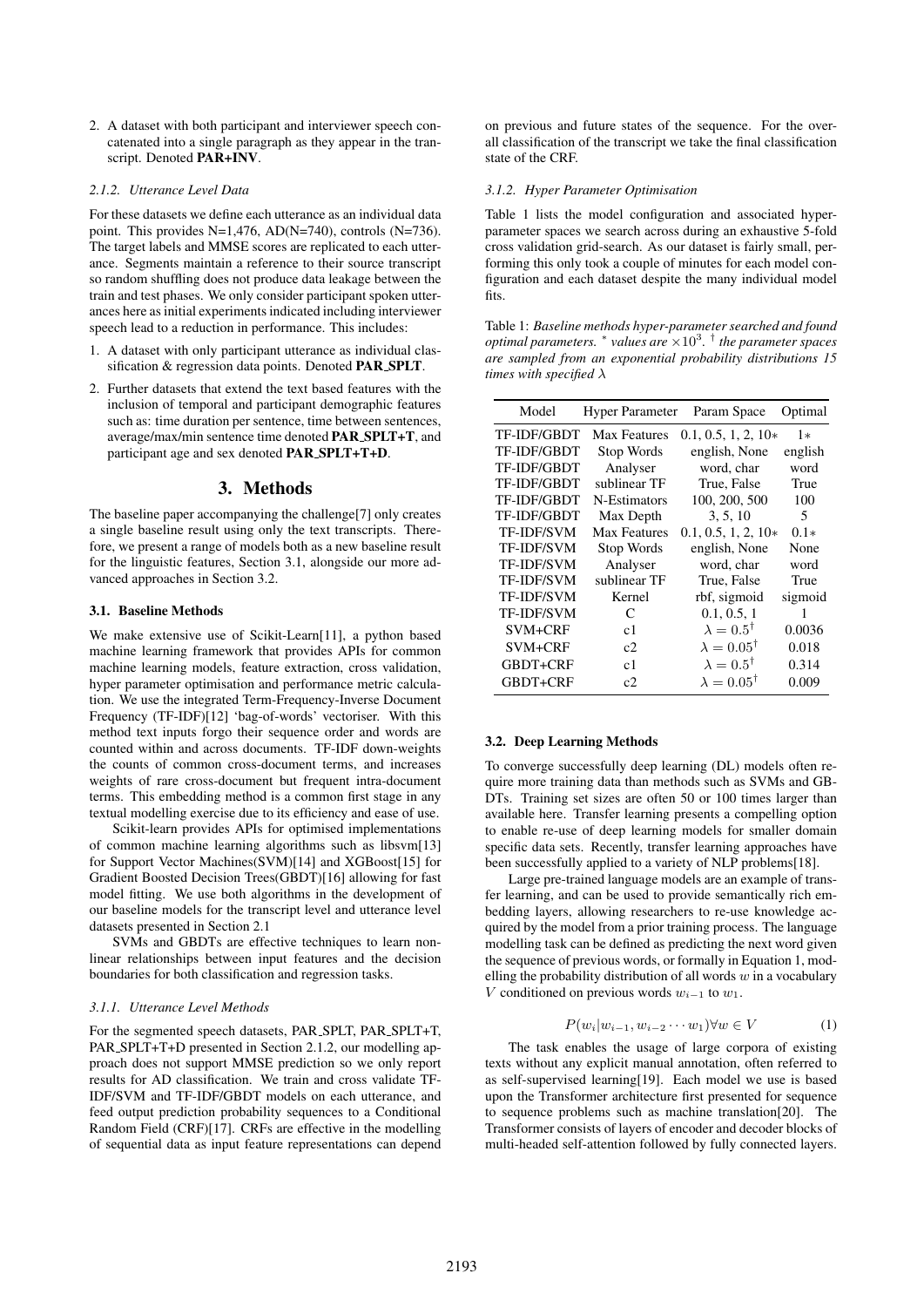Each successive layer learns sophisticated latent representations of the input texts.

We use the 'transformers'<sup>[21]</sup> library to load, and re-use the BERT[22], RoBERTa[23] and DistilBERT/DistilRoBERTa[24] models as embedding layers for the PAR and PAR+INV datasets.

Running the input transcripts through the pre-trained models produces a fixed size embedding representation for each provided transcript. This is an embedding matrix of size  $N \times H$ , where  $N$  is the number of transcripts and  $H$  is the hidden dimension of the pre-trained model. As recommended in prior work we fit simple linear models, Logistic Regression model for AD classification and LASSO Regression for MMSE prediction, to produce our final predictions.

## 4. Results

Table 2 provides results for average 10 fold cross-validation for hyper parameter selection and best train/development set performance. This attempts to compare model robustness with the available training data, especially for our transcript level datasets where dataset size is limited. Metrics follow the standard definitions as outlined in the baseline work[7] and are averaged between the classes Non-AD / AD for precision, recall and F1. We then pick our 5 best performing models / dataset configurations and run on the unlabelled test dataset, containing 48 samples, sending our AD and MMSE predictions to challenge organisers. Organisers subsequently responded with aggregate results as reported in Section 4.1 for AD classification and Section 4.2 for MMSE predictions.

Table 2: *Average 10-fold CV AD Classification and MMSE prediction results. Results are highlighted if within 0.02 of the highest score.* <sup>∗</sup> *indicates best score for given metric.*

| Dataset        | Model                |      |        |        |        | Acc Prec Recall F1 RMSE |
|----------------|----------------------|------|--------|--------|--------|-------------------------|
| <b>PAR</b>     | GBDT                 | .82  | .84    | .82    | .81    | 5.93                    |
| PAR            | SVM                  | .86  | .90    | .83    | .86    | 6.57                    |
| <b>PAR</b>     | <b>DistilBERT</b>    | .87  | .90    | .87    | .87    | $4.49*$                 |
| <b>PAR</b>     | DistilRoBERTa        | .84  | .86    | .85    | .82    | 5.12                    |
| <b>PAR</b>     | BERT(base)           | .84  | .86    | .85    | .82    | 5.12                    |
| PAR            | RoBERTa(base)        | .75  | .79    | .72    | .74    | 7.11                    |
| PAR            | BERT(large)          | .77  | .80    | .77    | .76    | 6.64                    |
| <b>PAR</b>     | RoBERTa(large)       | .77  | .81    | .73    | .76    | 7.13                    |
| <b>PAR+INV</b> | <b>GBDT</b>          | .79  | .80    | .82    | .79    | 5.60                    |
| <b>PAR+INV</b> | SVM                  | .88  | $.92*$ | .87    | .87    | 6.74                    |
| <b>PAR+INV</b> | <b>DistilBERT</b>    | .87  | .89    | .89    | $.88*$ | 4.85                    |
| <b>PAR+INV</b> | <b>DistilRoBERTa</b> | .80  | .87    | .79    | .78    | 7.11                    |
| <b>PAR+INV</b> | BERT(base)           | .75  | .76    | .78    | .74    | 7.13                    |
| PAR+INV        | RoBERTa(base)        | .72  | .71    | .71    | .69    | 5.45                    |
| <b>PAR+INV</b> | BERT(large)          | .75  | .78    | .73    | .74    | 7.13                    |
| <b>PAR+INV</b> | RoBERTa(large)       | .81  | .88    | .76    | .79    | 6.64                    |
| PAR_SPLT       | SVM+CRF              | .88  | .88    | .88    | .87    |                         |
| PAR_SPLT       | GBDT+CRF             | .80  | .84    | .74    | .78    |                         |
| PAR_SPLT+T     | SVM+CRF              | .89* | .87    | $.90*$ | $.88*$ |                         |
| PAR_SPLT+T     | GBDT+CRF             | .82  | .84    | .79    | .81    |                         |
| PAR_SPLT+T+D   | SVM+CRF              | .86  | .85    | .87    | .86    |                         |
| PAR_SPLT+T+D   | GBDT+CRF             | .83  | .86    | .79    | .81    |                         |

## 4.1. AD Classification

Table 3 shows our test set results for each metric. We show results for metrics both labels (AD vs No AD) for precision, recall and F1 metrics as defined in baseline work[7].

Table 3: *Test set results for AD classification*

| Dataset / Model      | Class         |       | Prec Recall F1 |      | - Acc |
|----------------------|---------------|-------|----------------|------|-------|
| PAR / DistilBERT     | Non-AD $0.76$ |       | 0.79           | 0.78 |       |
|                      |               | 0.783 | 0.75 0.77      |      |       |
| PAR+INV / DistilBERT | Non-AD $0.83$ |       | 0.79           | 0.81 | 0.81  |
|                      |               | 0.80  | $0.83$ $0.82$  |      |       |
| PAR / TF-IDF/SVM     | Non-AD $0.70$ |       | 0.83 0.75      |      |       |
|                      | AD            | 0.79  | $0.63$ 0.70    |      |       |
| PAR_SPLT / SVM+CRF   | Non-AD 0.78   |       | 0.88           | 0.82 |       |
|                      | AD            | 0.86  | 0.75 0.80      |      |       |
| PAR_SPLT+T / SVM+CRF | $Non-AD$      | 0.75  | 0.88           | 0.81 |       |
|                      |               |       | 0.71           |      |       |
|                      |               |       |                |      |       |

#### 4.2. MMSE Prediction

Table 4 provides our MMSE prediction results on the provided test set. We observe that the deep learning embedding methods perform best, and in particular the DistilBERT model using only participant sections of the transcript performs best RMSE. Interestingly, the deep learning methods perform well despite having not been trained with regression tasks in mind. Our CRF models do not support regression so we cannot report MMSE prediction scores for those model configurations.

Table 4: *Test set results for MMSE score prediction, 'DBL' indicates our DistilBERT embedding with LASSO linear model.*

|                   |      | Dataset/Model PAR/DBL PAR+INV/DBL PAR/SVM |       |
|-------------------|------|-------------------------------------------|-------|
| <b>RMSE</b> Score | 5.37 | 4 58                                      | -5.22 |

#### 4.3. Alternative Configurations

The supplied transcripts included temporal metadata for each sentence for participants and interviewers. We experimented with these time time based features alongside the text features at the transcript level, i.e. a PAR+TIME dataset. This included features: participant average / minimum / maximum and median sentence times, and time between sentences. Intuitively, we assumed that AD subjects would exhibit distinctly different time based features due to their impaired cognitive function. However, this dataset (PAR+TIME) performed poorly across the modelling approaches so we do not include in our results. We suggest this is due to the aggregation in the transcript level dataset removing any signal to that could be detected by the modelling approaches. PAR SPLT+T does include temporal level features but does not perform as as well as linguistic features only.

## 5. Discussion

We discuss our results in context of model complexity, model generalisability and potential utility as a diagnostic modality. Our most effective models are DistilBERT with PAR+INV and SVM+CRF with PAR SPLT. Both models perform similarly for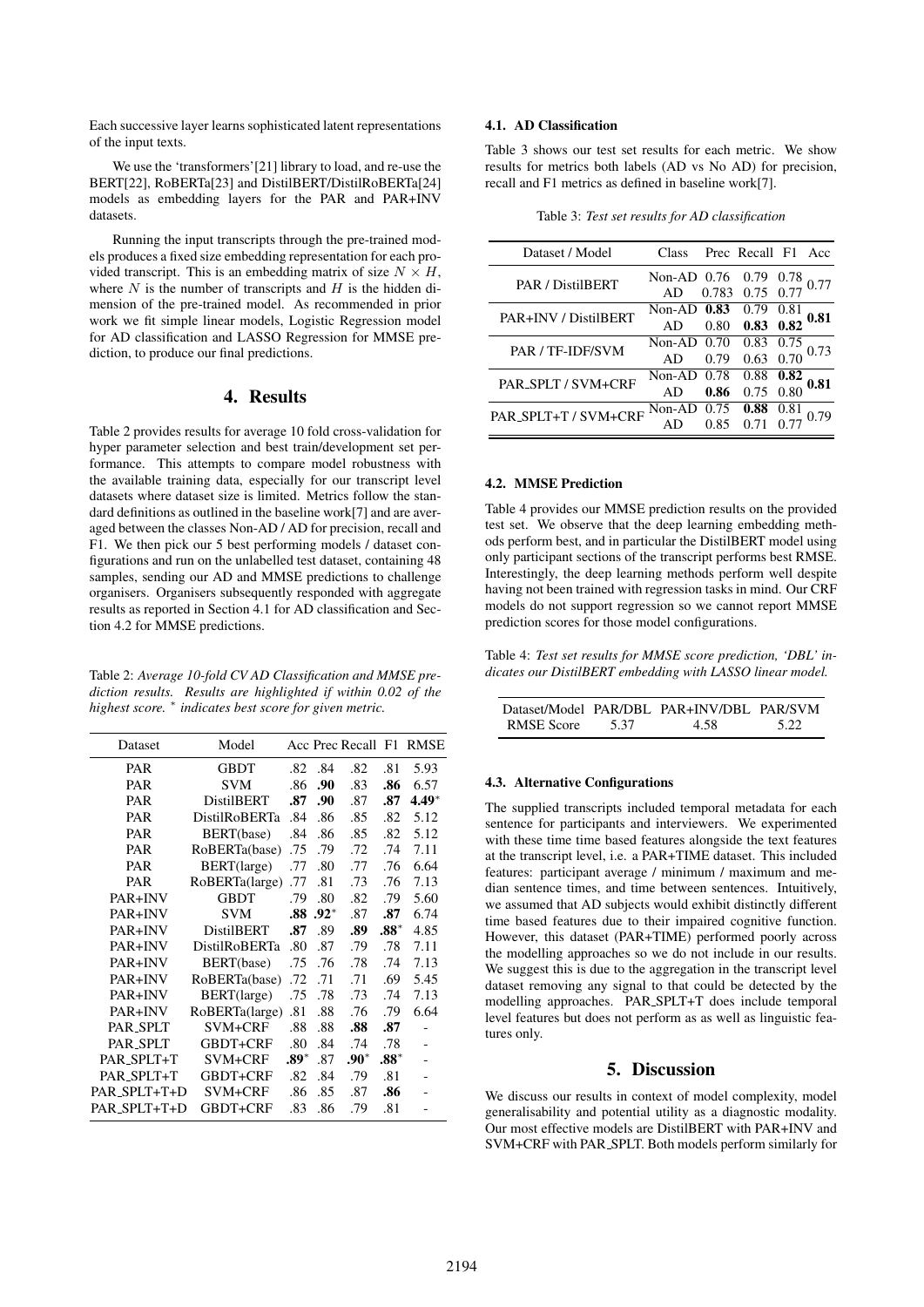the AD classification task, but the deep learning approach can also output MMSE score predictions. The DL methods will likely generalise better as the majority of the modelling is accomplished by the embedding layer. Both models could be deployed to mobile devices for a potentially ubiquitous early diagnostic tool.

In a potential diagnostic scenario, models would seek to balance recall and precision. A true-positive label of AD would prompt the user to seek a formal evaluation, under medical supervision, potentially leading to an earlier diagnosis allowing for slower progression of the disorder. However, ensuring the false-positive rate is low would minimise unnecessary anxiety during the following formal clinical evaluation.

#### 5.1. Baseline Approaches

The SVM models report higher performance than the GBDT models across all metrics and tasks. They are also computationally faster to fit and cross validate. It is unclear if these models will generalise to alternative or larger datasets. The models have captured correlations in frequency of appearances of 'key words' as identified by TF-IDF vectoriser. Further datasets may result in variations in performance as the frequencies of 'key words' change providing insufficient signal for accurate modelling of the decision boundaries necessary for prediction.

Despite offering the worst performance across all configurations and datasets, GBDTs do provide good model interpretability. For example, we find the top 20 most informative word level features from the TF-IDF vectoriser contain discourse markers such as 'oh', 'uh' and 'um' for both tasks. This indicates the model has found occurrences of these words are useful in making predictions for both tasks. However, prior work has suggested more informative features are more complex[25].

#### 5.2. Deep Learning Approaches

Our results are inline with previous work that has empirically shown that large, pre-trained, DL Transformer based, language models are an effective embedding layer that capture a variety of linguistic phenomenon[26]. As models are pre-trained we incur no model fit expense to use them. Training from scratch requires days or weeks with specialised hardware and large data sets. The simple LR or LASSO models that are fit on top of the fixed size output embeddings are as efficient to fit as the baseline SVM models.

BERT and RoBERTa models are available in their 'base' and 'large' varieties. In prior work, 'large' often performs better due to the increased parameter space and longer training time[22]. However, we observe in our experiments 'large' models are often equivalent or worse performing. We also observe this trend with DistilBERT / DistilRoBERTa that have further reduced parameters compared to 'base' varieties that broadly produce better results in our experiments although prior work would suggest the contrary.

#### 6. Future Work

#### 6.1. Further NLP Modelling

For future work we would look to replicate findings with larger datasets to demonstrate model robustness. We also currently use the models 'out-of-the-box' so they have only been trained with large corpora of prepared speech (Wikipedia and the Toronto Book Corpus[22]). For future work we would also look to

fine-tune the deep learning embedding models specifically to spontaneous speech as fine-tuning to domain specific data often boosts performance[27]. Spontaneous speech corpora would likely show a difference in lexicon and grammar as well subtle prosodic differences such as rhythm, tempo that are often captured within spontaneous speech transcripts. An example of such a corpus is the 'The British National Corpus[28]'. A large corpora of informal spontaneous speech containing 1251 recordings and ∼11 million words from 668 speakers. We have cleaned and prepared the corpus using a sliding sentence window producing a dataset of ∼767k 'documents'. We successfully begun the fine-tuning process observing a reduction in training loss. However, due to extenuating circumstances our GPU resource became unavailable and we were unable to complete the fine-tuning. We make the data pre-processing, and language model fine-tuning scripts available open-source<sup>2</sup>.

#### 6.2. Feature Combinations and Model Ensembling

Combining features or model ensembling that incorporated the acoustic data (i.e. prosodic/articulatory features) may provide further gains in performance. Audible phenomenon such as changes in pitch, intonation, stress and subtle changes in tempo would only be available in the audio dataset and have shown to be useful during prior work[29, 25]. We leave the investigation and ensembling of these features to future work.

## 7. Conclusions

We have presented a range of NLP techniques applied to the ADReSS challenge dataset, a shared task for the prediction of AD and MMSE scores of AD patients and controls. Each dataset and model configuration is rigorously optimised and tested. We observe promising results, above published baselines, for machine learning techniques such as SVMs and Deep Learning approaches. We highlight that the Deep Learning approaches are particularly effective when used as embedding layers for both the AD classification and MMSE score prediction tasks even despite the lack of domain and task specific finetuning.

# 8. Acknowledgements

RD's work is supported by 1.National Institute for Health Research (NIHR) Biomedical Research Centre at South London and Maudsley NHS Foundation Trust and King's College London. 2. Health Data Research UK, which is funded by the UK Medical Research Council, Engineering and Physical Sciences Research Council, Economic and Social Research Council, Department of Health and Social Care (England), Chief Scientist Office of the Scottish Government Health and Social Care Directorates, Health and Social Care Research and Development Division (Welsh Government), Public Health Agency (Northern Ireland), British Heart Foundation and Wellcome Trust. 3. The National Institute for Health Research University College London Hospitals Biomedical Research Centre. This paper represents independent research part funded by the National Institute for Health Research (NIHR) Biomedical Research Centre at South London and Maudsley NHS Foundation Trust and King's College London. The views expressed are those of the author(s) and not necessarily those of the NHS, MRC, NIHR or the Department of Health and Social Care.

<sup>2</sup>https://github.com/tomolopolis/ADReSS Challenge/blob/master/Fine-Tune-LanguageModel.ipynb